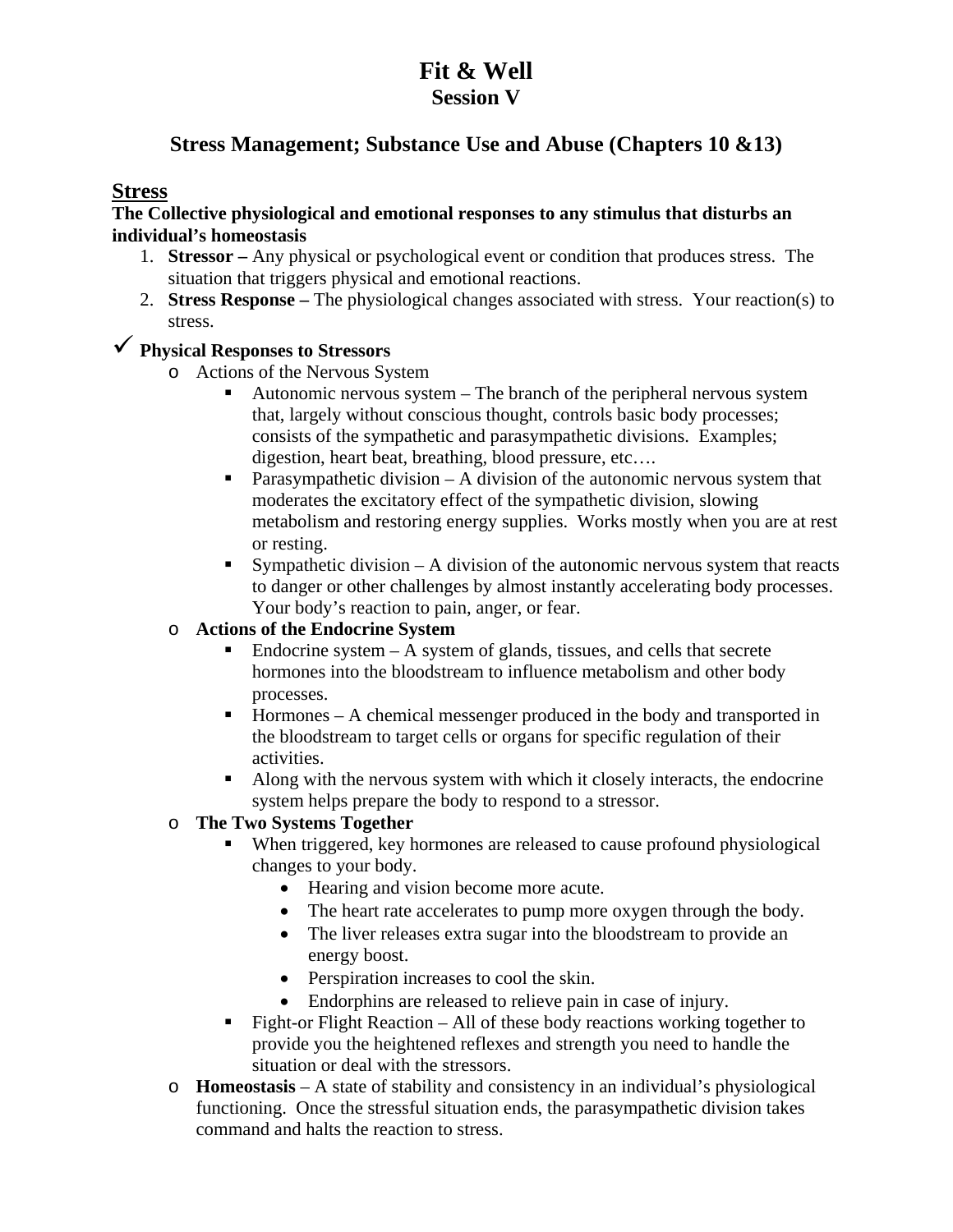# **Emotional and Behavioral Responses to Stressors**

### o **Effective and Ineffective Responses**

- Somatic nervous system controlled behavior responses to stressors
- Effective responses are talking, laughing, exercising, meditating, learning time-management skills, and finding a more compatible partner.
- Ineffective behavior responses are overeating, using tobacco, alcohol, and drug use.

### o **Factors Influencing How We Respond to Stressors**

- Temperament, health, life experiences, values, and coping skills.
- **Personality, the sum of emotional and behavioral tendencies, plays a role in** enabling people to cope more or less successfully with stress.
	- Type A Ultra-competitive, controlling, impatient, aggressive and hostile.
	- Hardy View stressors as challenges and opportunities for growth and learning, rather than burdens.
	- See p. 301 for more personality and stress)

## **Stress and Wellness**

## o **General Adaptation Syndrome (GAS)**

A universal and predictable response pattern to all stressors.

- Biologist Hans Selye theory on stress and disease
	- **Alarm** The complex sequence of events brought on by the activation of the sympathetic nervous system and the endocrine system, the fightor-flight reaction. The body is more susceptible to disease or injury because it is geared up to deal with a crisis.
	- **Resistance** A new level of homeostasis in which it is more resistance to disease and injury than normal. A person can then deal with normal life and added stress.
	- **Exhaustion** When a stressor persists, or if several stressors occur in succession, general exhaustion results. A life-threatening type of physiological exhaustion characterized by such symptoms as distorted perceptions and disorganized thinking.

### o **Allostatic Load**

The long-term wear and tear of the stress response.

- When your allostatic load exceeds your ability to cope, you are more likely to get sick.
- Linked health risks with high allostatic load are heart disease, high blood pressure, obesity, and reduced brain and immune system functioning.

## **Links Between Stress and Specific Conditions**

- o **Cardiovascular Disease** 
	- $\blacksquare$  High blood pressure due to stress response.
- o **Altered Functioning of the Immune System** 
	- Stress related changes in the immune system can cause you to be more susceptible to colds, and other infections.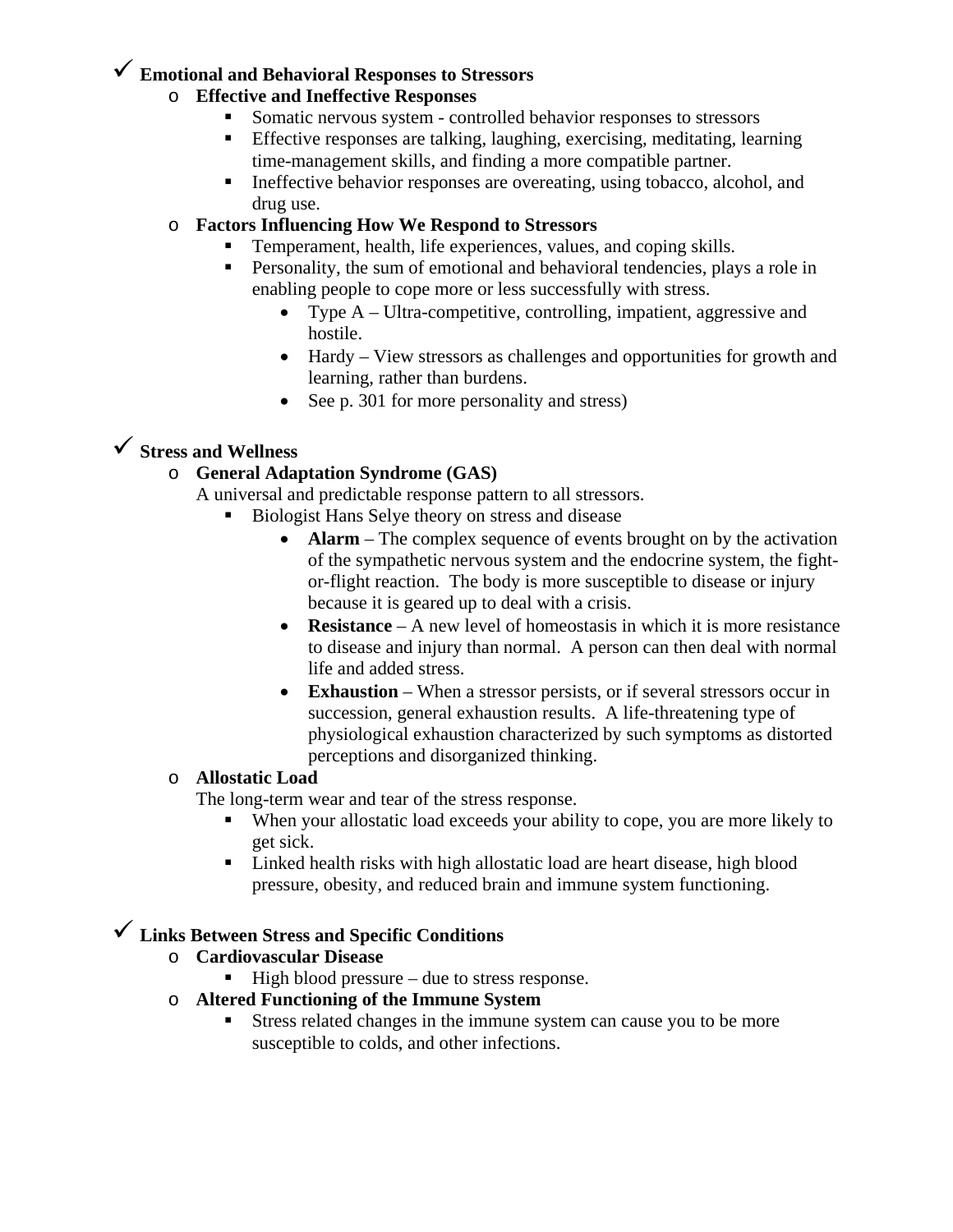## **Common Sources of Stress**

- o Major Life Changes
- o Daily Hassles
- o College Stressors
- o Job-Related Stressors
- o Interpersonal and Social Stressors
- o Other Stressors
	- Environmental such as noises, unpleasant smells, industrial accidents, violence, and natural disasters.

## **Managing Stress**

## **Social Support**

- o People with strong social support were less distressed.
- o Married couples live longer.

# **Communication**

- o People who have good communicational skills deal better with stress.
- o People who suppress their feelings and needs entirely are under more stress.

# **Exercise**

o People who exercise regularly react with milder physical stress responses and have a overall sense of well-being.

## **Nutrition**

- o Healthy balanced diet will supply the energy needed to cope with stress.
- o Limit or avoid caffeine.
- o Avoid high-potency vitamin compounds and amino acid supplements.

# **Sleep**

- o Lack of sleep or insufficient sleep deteriorates our mental and physical processes, causing a variety of problems.
- o Adequate sleep improves mood, fosters feelings of competence and self worth. Supports optimal mental and emotional functioning.

# **Time Management**

### o **Over-commitment, procrastination, and boredom are significant stressors.**

- Set priorities
- Schedule tasks for peak efficiency
- Set realistic goals and write them down
- Budget enough time
- **Break up long-term goals into short-term goals.**
- visualize the achievement of your goals.
- Keep track of the tasks you put off.
- Consider doing your least-favorite tasks first.
- Consolidate tasks when possible.
- Identify quick transitional tasks.
- Delegate responsibility
- Say no when necessary
- Give yourself a break
- Stop thinking of talking about what you're going to do, and just do it.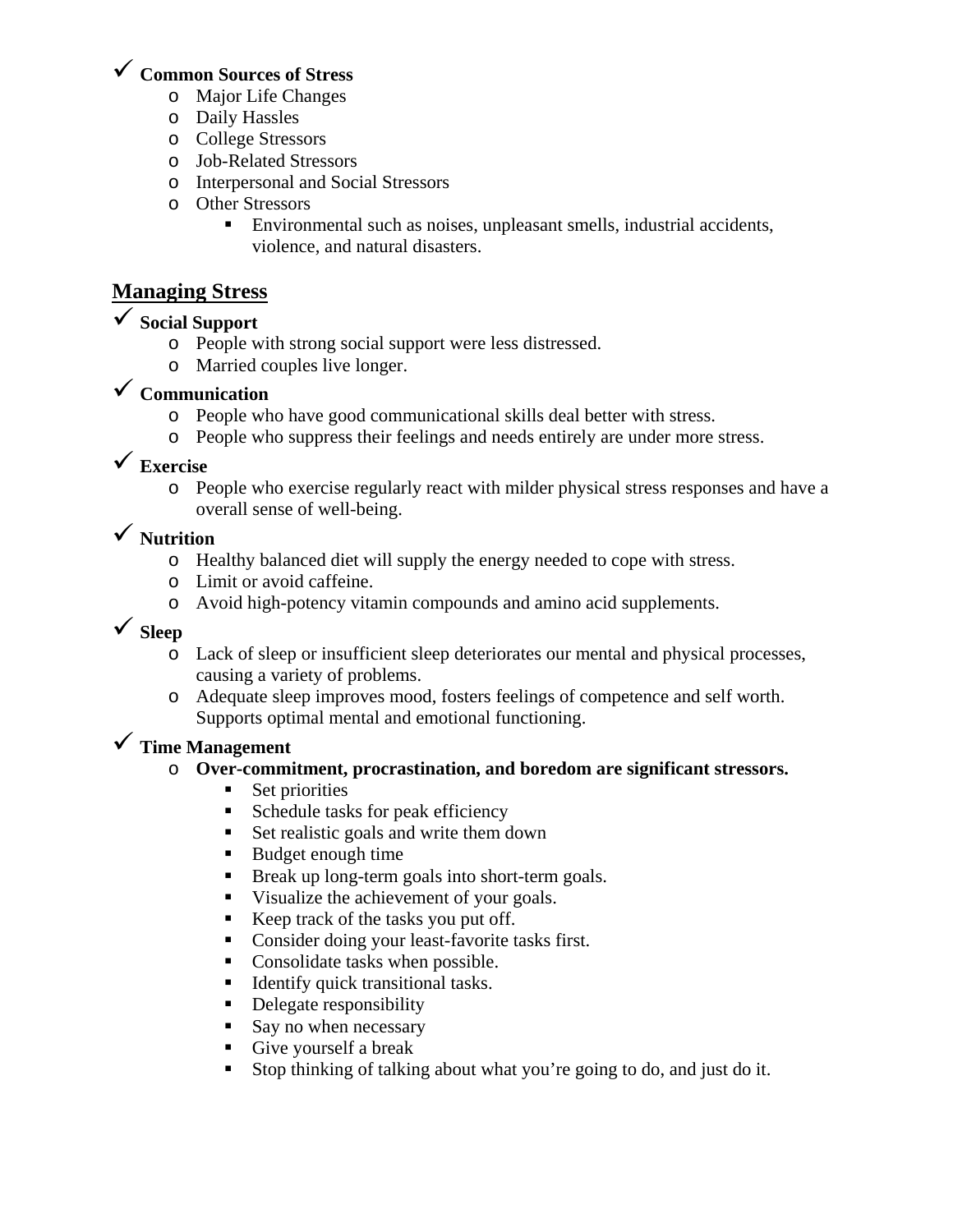#### o **Cognitive Techniques – ideas, beliefs, and perceptions.**

- Modify expectations.
- **Monitor your self-talk.** (Minimize the criticize)
- Problem solve
- $\blacksquare$  Live in the present
- Go with the flow
- **Laugh**

### o **Relaxation Techniques**

Relaxation response  $-\dot{i}$  a physiological state characterized by a feeling of warmth and quiet mental alertness. (Opposite of the fight-or flight response)

- **Progressive Relation** 
	- Tense the muscle, then relax the muscle, one by one.
- **Visualization** 
	- Visualizing success or peaceful setting.
	- Very successful people practice visualization everyday.
- **Deep Breathing** 
	- Deep, slow breathing is associated with relaxation.
- **Listening to Music** 
	- Music has influences on pulse, blood pressure, and electrical activities of the muscles.
- o **Other Techniques** 
	- **Biofeedback** 
		- Learning how to become more aware of your physiological arousal.
		- It requires the help of a therapist, stress counselor, or technician.
	- **Hypnosis / Self-hypnosis** 
		- Can be used to correct eating disorders, help people stop smoking, alleviate cancer pain, and hasten recovery from surgery.
	- **Massage** 
		- Manipulation of the body's tissues.
		- Subdues stress response, diminish depression, and increase alertness.

### o **Counterproductive Coping Strategies**

### **Tobacco**

- Nicotine can make you feel relaxed and increase concentration.
- Highly addictive and causes several health problems.
- **Alcohol** 
	- Temporarily feeling of at ease
	- Intoxication causes you to forget current stressors.
	- Increase risk of short-term and long-term illnesses.
- **Other Drugs** 
	- Altering your body chemistry in order to cope with stress.

### **Binge Eating**

- Feeling of satiation and sedation after eating produces a relaxed state that reduces stress.
- Risky behavior associated with weight gain and eating disorders.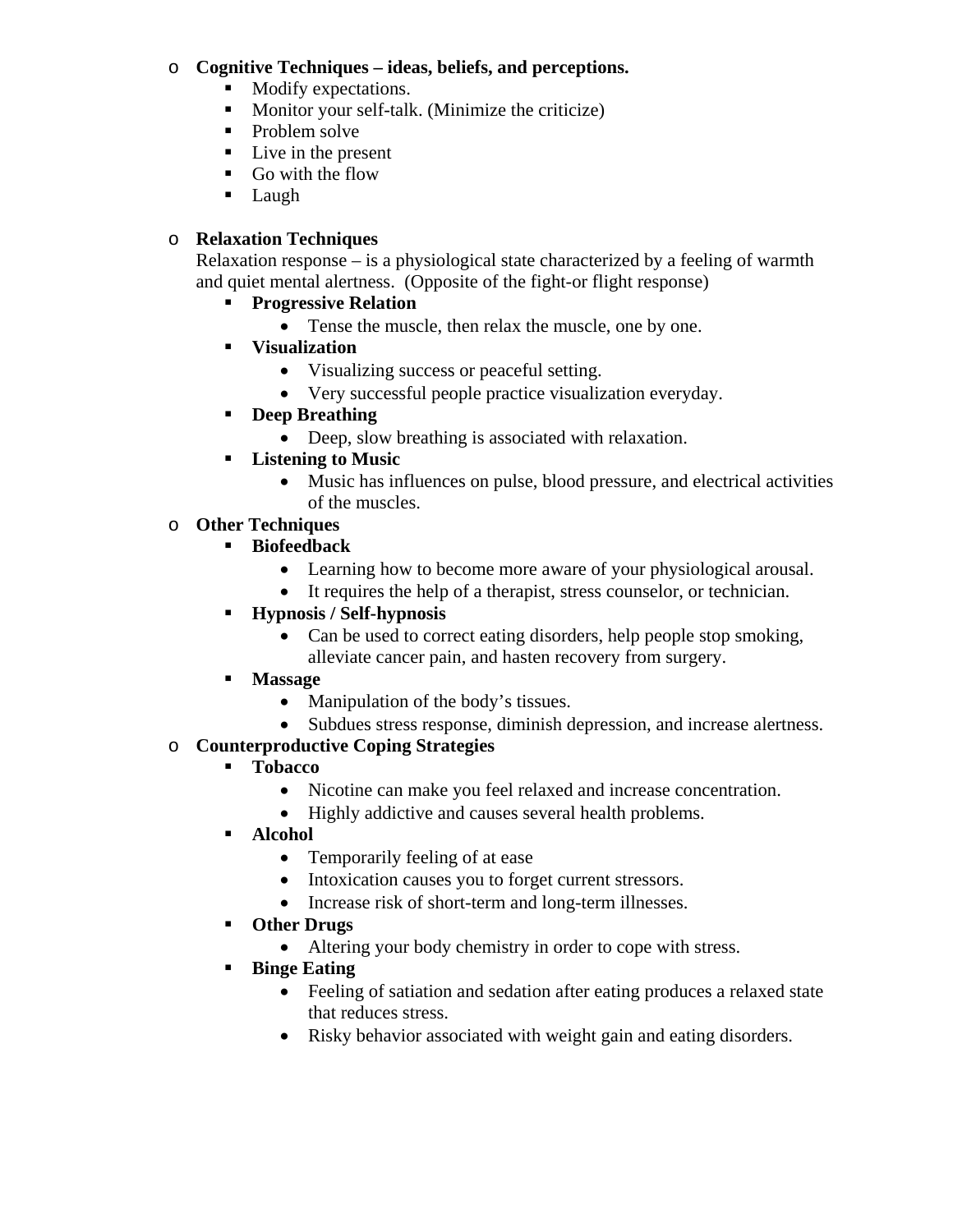## **Substance Use and Abuse**

**Psychoactive Drugs** – Drugs that are designed to alter a person's experiences or consciousness. Short-term intoxication.

**Intoxication –** a state in which, sometimes unpredictable, physical and emotional changes occur. **Addictive Behavior -** Any habit that has gotten out of control, resulting in a negative impact on a person's health.

# **What is Addition?**

When the habitual use of a drug produced chemical changes in the user's body, such as physical tolerance.

## **Characteristics of typically associated with addictive behavior.**

- o **Reinforcement** pleasurable physical and/or emotional states or relieves negative ones.
- o **Compulsion or craving** feels a compelling need to engage in the behavior.
- o **Loss of control** loses control over the behavior and cannot block the impulse to engage.
- o **Escalation** more and more of the substance is needed or required to produce the desired effects.
- o **Negative consequences** problems with academic or job performance, difficulties with personal relationships, or health problems.

# **Examples of Addictive Behaviors**

- o Compulsive or Pathological Gambling
- o Compulsive Buying or Shopping
- o Internet Addiction

### **Psychoactive Drugs**

Legal compounds such as caffeine, tobacco, and alcohol as well as illegal substances such as heroin, cocaine and LSD are all psychoactive drugs.

## **Drug Abuse / Substance abuse**

- o Recurrent drug use, resulting in a failure to fulfill major responsibilities at work, school, or home.
- o Recurrent drug use in situations in which it is physically hazardous, such as before driving a car.
- o Recurrent drug-related legal problems.
- o Continued drug use despite persistent social or interpersonal problems caused by or exacerbated by the effects of the drug.

### **Physical dependence may or may not be present.**

## **Drug Dependence / Substance dependence**

- 1. Developing tolerance to the substance.
- 2. Experiencing withdrawal
- 3. Taking substance in larger amounts or over a longer period than was originally intended.
- 4. Expressing a persistent desire to cut down on or regulate substance use.
- 5. Spending a great deal of time obtaining the substance using the substance, or recovering from its effects.
- 6. Giving up or reducing important school, work, or recreational activities because of substance use.
- 7. Continuing to use the substance in spite of recognizing that it is contributing to a psychological or physical problem.